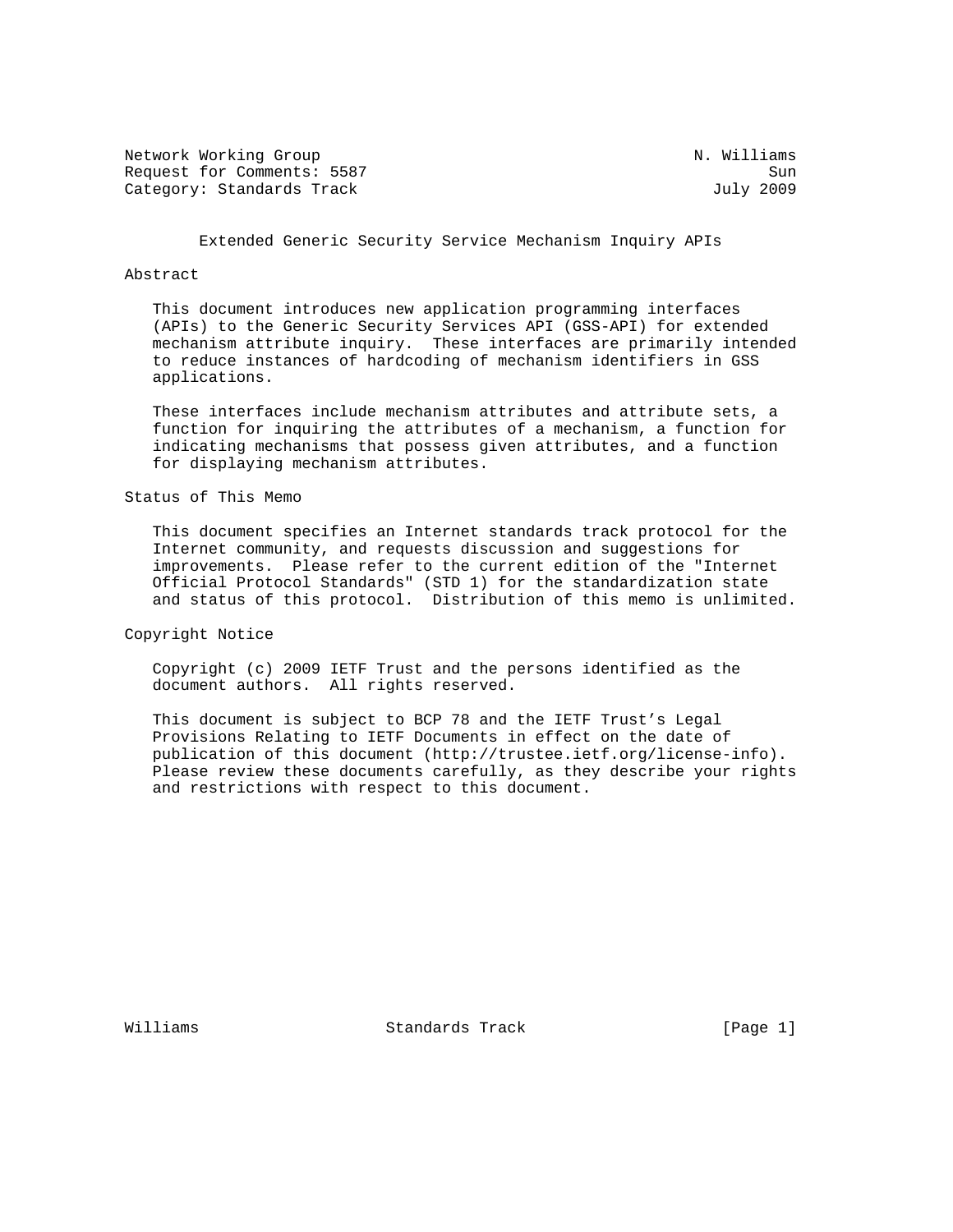Table of Contents

| 2.                                              |
|-------------------------------------------------|
|                                                 |
| 3.1. Mechanism Attributes and Attribute Sets 3  |
| 3.2. List of Known Mechanism Attributes 4       |
| 3.3. Mechanism Attribute Sets of Existing Mechs |
|                                                 |
| 3.4.1. Mechanism Attribute Criticality  8       |
|                                                 |
| 3.4.3. GSS_Inquire_attrs_for_mech() 10          |
|                                                 |
| $3.4.5$ . New Major Status Values 11            |
|                                                 |
| 4. Requirements for Mechanism Designers 13      |
| 5.                                              |
|                                                 |
|                                                 |
|                                                 |
|                                                 |
|                                                 |

## 1. Introduction

 GSS-API [RFC2743] mechanisms have a number of properties that may be of interest to applications. The lack of APIs for inquiring about available mechanisms' properties has meant that many GSS-API applications must hardcode mechanism Object Identifiers (OIDs). Ongoing work may result in a variety of new GSS-API mechanisms. Applications should not have to hardcode their OIDs.

 For example, the Secure Shell version 2 (SSHv2) protocol [RFC4251] supports the use of GSS-API mechanisms for authentication [RFC4462] but explicitly prohibits the use of Simple and Protected GSS-API Negotiation (SPNEGO) [RFC4178]. Future mechanisms that negotiate mechanisms would have to be forbidden as well, but there is no way to implement applications that inquire what mechanisms are available and then programmatically exclude mechanisms "like SPNEGO".

2. Conventions Used in This Document

 The key words "MUST", "MUST NOT", "REQUIRED", "SHALL", "SHALL NOT", "SHOULD", "SHOULD NOT", "RECOMMENDED", "MAY", and "OPTIONAL" in this document are to be interpreted as described in [RFC2119].

Williams Standards Track [Page 2]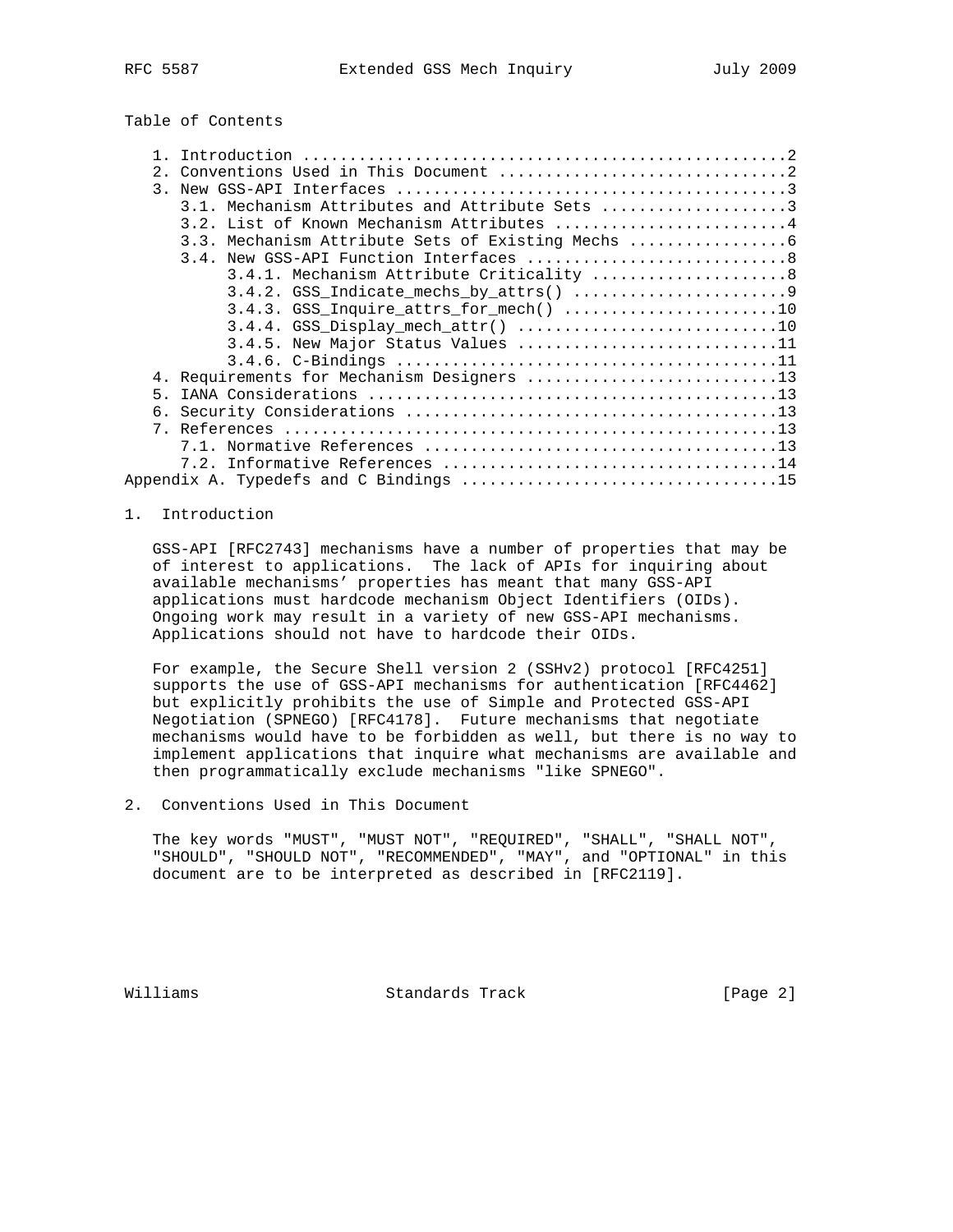## 3. New GSS-API Interfaces

We introduce a new concept -- that of mechanism attributes. By allowing applications to query the set of attributes associated with individual mechanisms and to find out which mechanisms support a given set of attributes, we allow applications to select mechanisms based on their attributes without having to hardcode mechanism OIDs.

 Section 3.1 describes the mechanism attributes concept. Sections 3.4.2, 3.4.3, and 3.4.4 describe three new interfaces that deal in mechanisms and attribute sets:

- o GSS\_Indicate\_mechs\_by\_attrs()
- o GSS\_Inquire\_attrs\_for\_mech()
- o GSS\_Display\_mech\_attr()

## 3.1. Mechanism Attributes and Attribute Sets

 An abstraction for the features provided by mechanisms and pseudo mechanisms is needed in order to facilitate the programmatic selection of mechanisms. Pseudo-mechanisms are mechanisms that make reference to other mechanisms in order to provide their services. For example, SPNEGO is a pseudo-mechanism, for without other mechanisms SPNEGO is useless.

 Two data types are needed: one for individual mechanism attributes and one for mechanism attribute sets. To simplify the mechanism attribute interfaces, we reuse the 'OID' and 'OID set' data types and model individual mechanism attribute types as OIDs.

 To this end, we define an open namespace of mechanism attributes and assign them arcs off of this OID:

<1.3.6.1.5.5.13>

 Each mechanism has a set of mechanism attributes that it supports as described in its specification.

Williams Standards Track [Page 3]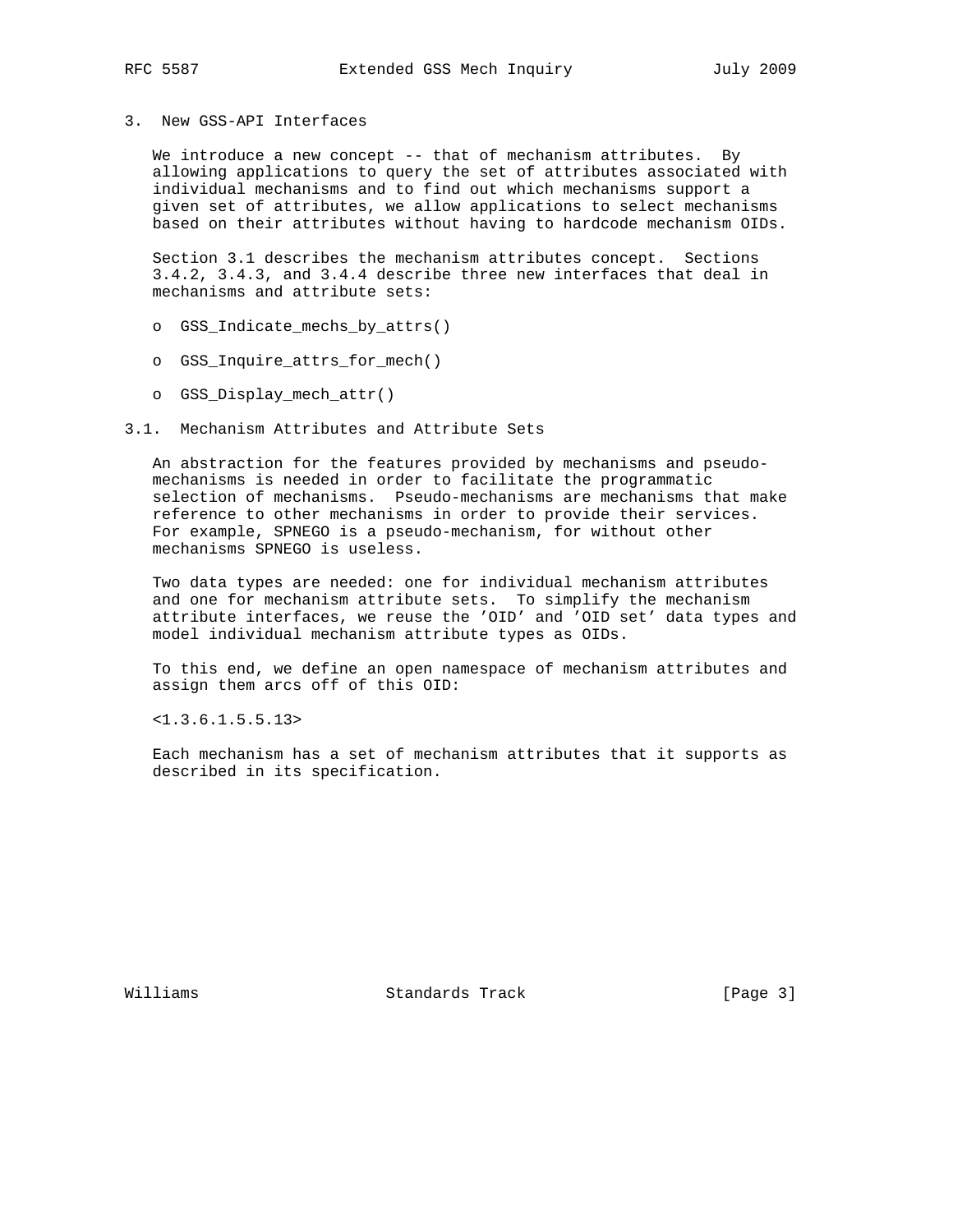# 3.2. List of Known Mechanism Attributes

| Mech Attr Name          |      | OID Arc   Arc Name      |
|-------------------------|------|-------------------------|
| GSS C MA MECH CONCRETE  | (1)  | concrete-mech           |
| GSS C MA MECH PSEUDO    | (2)  | pseudo-mech             |
| GSS C MA MECH COMPOSITE | (3)  | composite-mech          |
| GSS C MA MECH NEGO      | (4)  | mech-negotiation-mech   |
| GSS C MA MECH GLUE      | (5)  | mech-glue               |
| GSS C MA NOT MECH       | (6)  | not-mech                |
| GSS C MA DEPRECATED     | (7)  | mech-deprecated         |
| GSS C MA NOT DFLT MECH  | (8)  | mech-not-default        |
| GSS C MA ITOK FRAMED    | (9)  | initial-is-framed       |
| GSS C MA AUTH INIT      | (10) | auth-init-princ         |
| GSS C MA AUTH TARG      | (11) | auth-targ-princ         |
| GSS C MA AUTH INIT INIT | (12) | auth-init-princ-initial |
| GSS C MA AUTH TARG INIT | (13) | auth-targ-princ-initial |
| GSS C MA AUTH INIT ANON | (14) | auth-init-princ-anon    |
| GSS C MA AUTH TARG ANON | (15) | auth-targ-princ-anon    |
| GSS C MA DELEG CRED     | (16) | deleg-cred              |
| GSS C MA INTEG PROT     | (17) | integ-prot              |
| GSS C MA CONF PROT      | (18) | conf-prot               |
| GSS C MA MIC            | (19) | mic                     |
| GSS C MA WRAP           | (20) | wrap                    |
| GSS C MA PROT READY     | (21) | prot-ready              |
| GSS C MA REPLAY DET     | (22) | replay-detection        |
| GSS C MA OOS DET        | (23) | oos-detection           |
| GSS C MA CBINDINGS      | (24) | channel-bindings        |
| GSS C MA PFS            | (25) | pfs                     |
| GSS C MA COMPRESS       | (26) | compress                |
| GSS C MA CTX TRANS      | (27) | context-transfer        |
| <reserved></reserved>   | (28) |                         |

Table 1

Williams Standards Track [Page 4]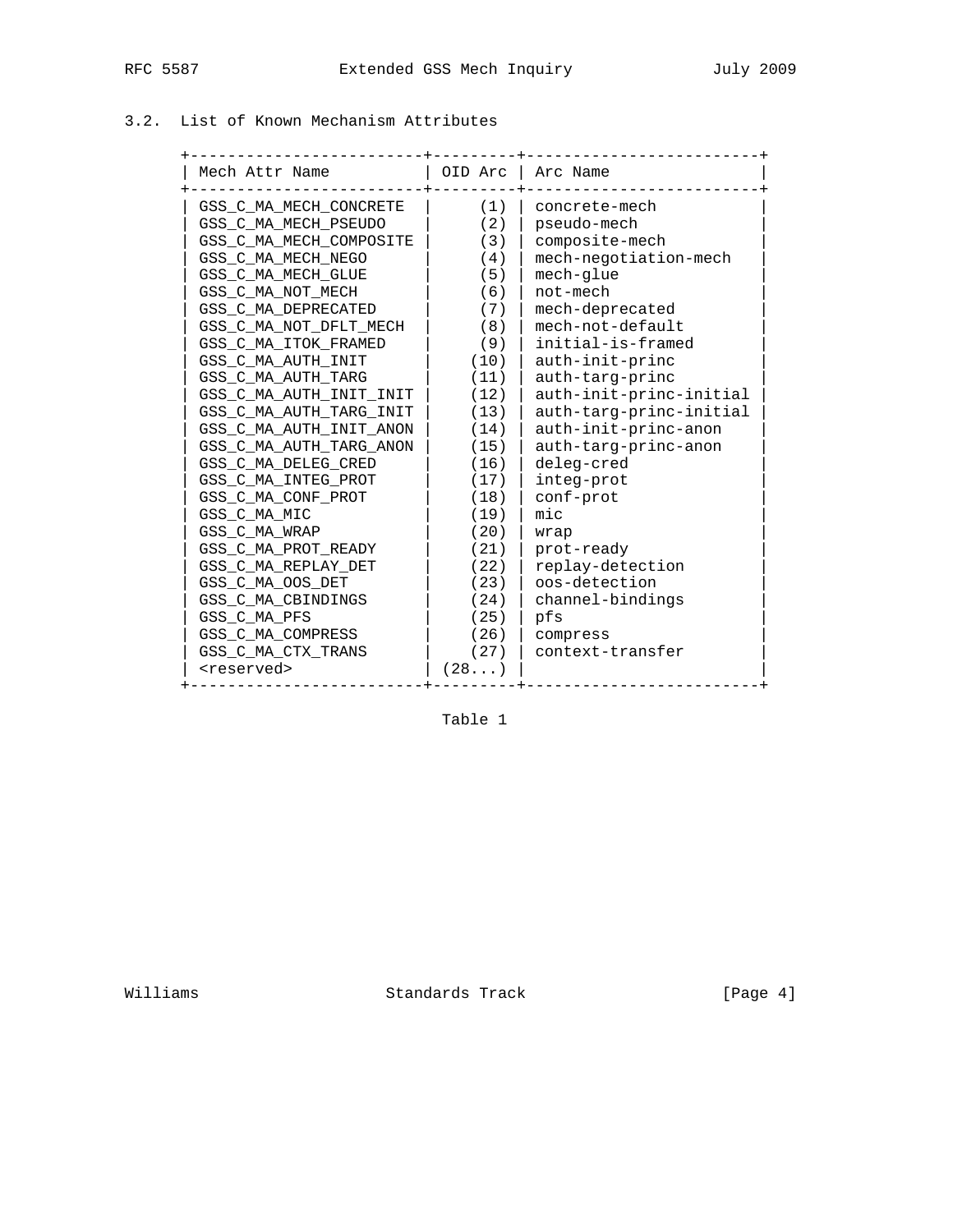+-------------------------+-----------------------------------------+ | Mech Attr Name | Purpose +-------------------------+-----------------------------------------+ GSS\_C\_MA\_MECH\_CONCRETE | Indicates that a mech is neither a | | pseudo-mechanism nor a composite | | mechanism.  $GSS_C_MA_MECH_PSEUDO$  | Indicates that a mech is a | | pseudo-mechanism. | | GSS\_C\_MA\_MECH\_COMPOSITE | Indicates that a mech is a composite of | | other mechanisms. This is reserved for  $|$  a specification of "stackable" | executo-mechanisms. | GSS\_C\_MA\_MECH\_NEGO | Indicates that a mech negotiates other | | | mechs (e.g., SPNEGO has this |  $\vert$  attribute). | GSS\_C\_MA\_MECH\_GLUE | Indicates that the OID is not for a | | | mechanism but for the GSS-API itself. | | GSS\_C\_MA\_NOT\_MECH | Indicates that the OID is known, yet it | | | | | | | is also known not to be the OID of any | | GSS-API mechanism (or of the GSS-API  $|$  itself). GSS\_C\_MA\_DEPRECATED | Indicates that a mech (or its OID) is | | deprecated and MUST NOT be used as a | default mechanism.  $GSS_C_M_A_NOT_DFLT_MECH$  | Indicates that a mech (or its OID) MUST | | NOT be used as a default mechanism. | GSS\_C\_MA\_ITOK\_FRAMED | Indicates that the given mechanism's | initial context tokens are properly | | framed as per Section 3.1 of [RFC2743]. | | GSS\_C\_MA\_AUTH\_INIT | Indicates support for authentication of | | initiator to acceptor. GSS\_C\_MA\_AUTH\_TARG | Indicates support for authentication of acceptor to initiator. | GSS\_C\_MA\_AUTH\_INIT\_INIT | Indicates support for "initial" | authentication of initiator to acceptor. "Initial authentication" refers to the use of passwords, or keys stored on tokens, for authentication. Whether a mechanism supports initial authentication may depend on IETF consensus (see Security Considerations). | GSS\_C\_MA\_AUTH\_TARG\_INIT | Indicates support for initial | authentication of acceptor to initiator. | GSS\_C\_MA\_AUTH\_INIT\_ANON | Indicates support for | | GSS\_C\_NT\_ANONYMOUS as an initiator | principal name.

Williams **Standards Track** [Page 5]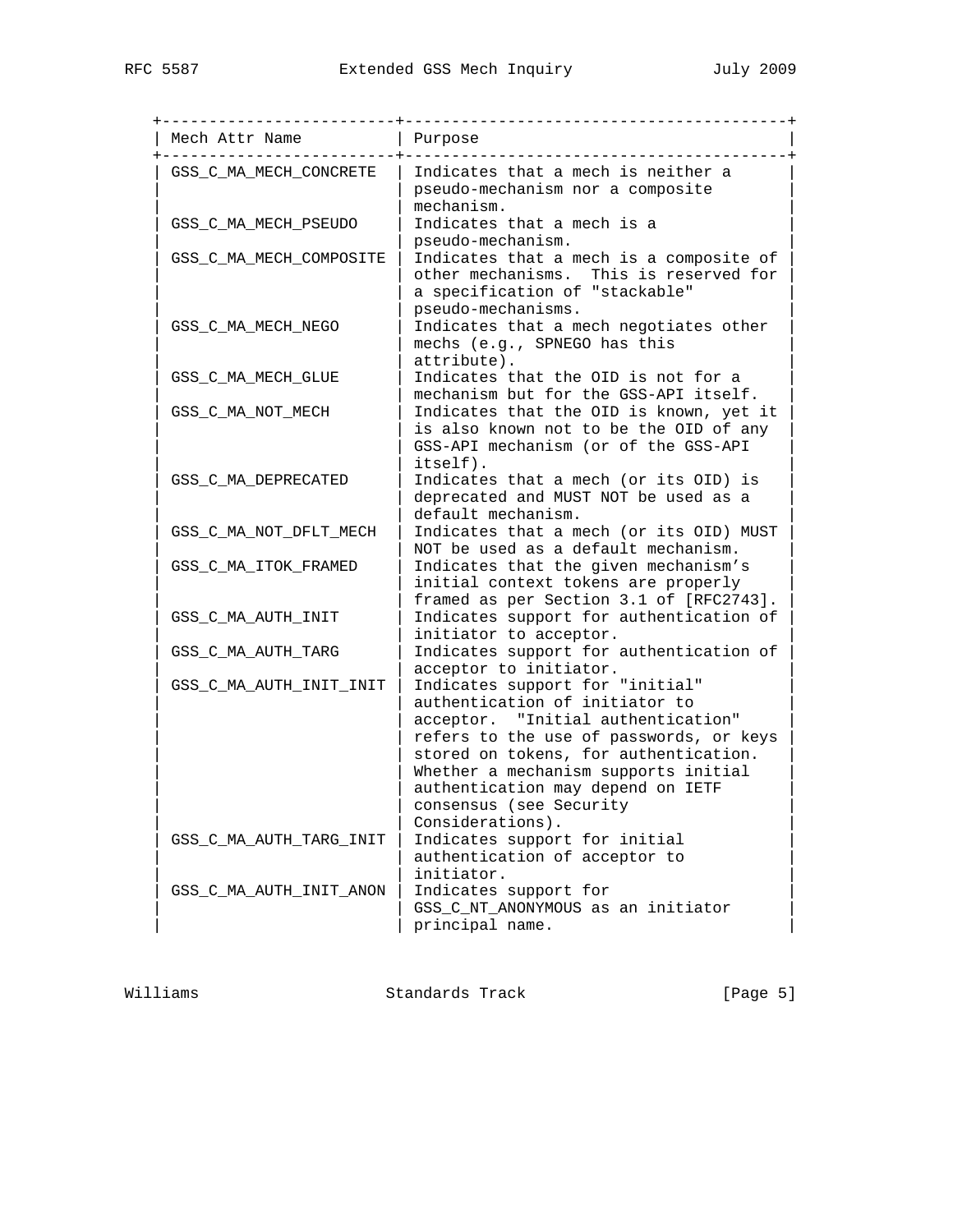| GSS_C_MA_AUTH_TARG_ANON | Indicates support for<br>GSS_C_NT_ANONYMOUS as a target                                   |
|-------------------------|-------------------------------------------------------------------------------------------|
|                         | principal name.                                                                           |
| GSS C MA DELEG CRED     | Indicates support for credential                                                          |
| GSS_C_MA_INTEG_PROT     | delegation.<br>Indicates support for per-message                                          |
| GSS C MA CONF PROT      | integrity protection.<br>Indicates support for per-message<br>confidentiality protection. |
| GSS C MA MIC            | Indicates support for Message Integrity<br>Code (MIC) tokens.                             |
| GSS C MA WRAP           | Indicates support for WRAP tokens.                                                        |
| GSS C MA PROT READY     | Indicates support for per-message                                                         |
|                         | protection prior to full context                                                          |
|                         | establishment.                                                                            |
| GSS C MA REPLAY DET     | Indicates support for replay detection.                                                   |
| GSS_C_MA_OOS_DET        | Indicates support for out-of-sequence<br>detection.                                       |
| GSS C MA CBINDINGS      | Indicates support for channel bindings.                                                   |
| GSS_C_MA_PFS            | Indicates support for Perfect Forward<br>Security.                                        |
| GSS C MA COMPRESS       | Indicates support for compression of<br>data inputs to GSS Wrap().                        |
| GSS_C_MA_CTX_TRANS      | Indicates support for security context<br>$\text{export}/\text{import}.$                  |

## Table 2

3.3. Mechanism Attribute Sets of Existing Mechs

 The Kerberos V mechanism [RFC1964] provides the following mechanism attributes:

- o GSS\_C\_MA\_MECH\_CONCRETE
- o GSS\_C\_MA\_ITOK\_FRAMED
- o GSS\_C\_MA\_AUTH\_INIT
- o GSS\_C\_MA\_AUTH\_TARG
- o GSS\_C\_MA\_DELEG\_CRED
- o GSS\_C\_MA\_INTEG\_PROT
- o GSS\_C\_MA\_CONF\_PROT

Williams Standards Track [Page 6]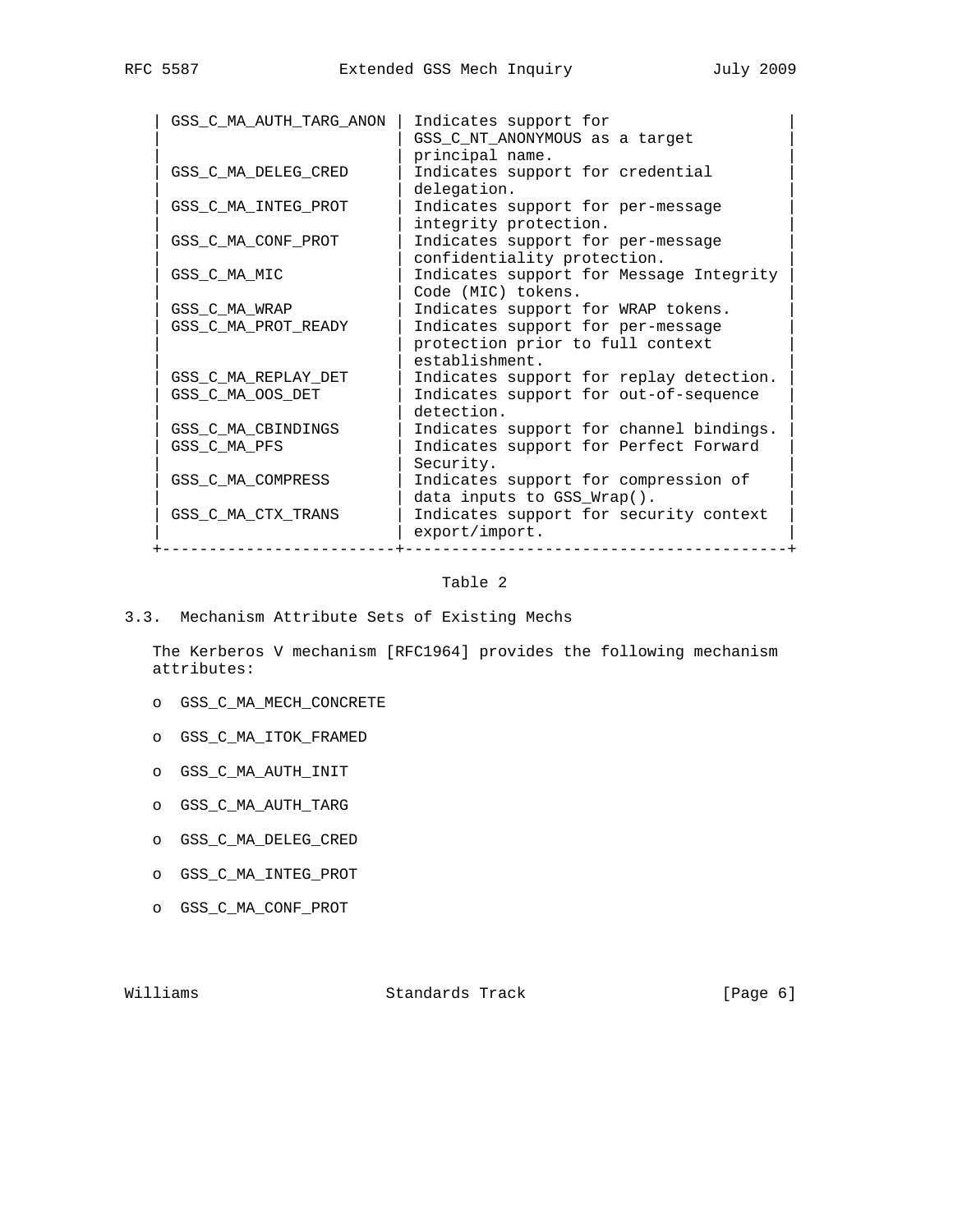- o GSS\_C\_MA\_MIC
- o GSS\_C\_MA\_WRAP
- o GSS\_C\_MA\_PROT\_READY
- o GSS\_C\_MA\_REPLAY\_DET
- o GSS\_C\_MA\_OOS\_DET
- o GSS\_C\_MA\_CBINDINGS
- o GSS\_C\_MA\_CTX\_TRANS (some implementations, using implementation specific exported context token formats)

 The Kerberos V mechanism also has a deprecated OID that has the same mechanism attributes as above as well as GSS\_C\_MA\_DEPRECATED.

 The mechanism attributes of the Simple Public-Key GSS-API Mechanism (SPKM) [RFC2025] family of mechanisms will be provided in a separate document, as SPKM is currently being reviewed for possibly significant changes due to problems in its specifications.

 The Low Infrastructure Public Key (LIPKEY) mechanism [RFC2847] offers the following attributes:

- o GSS\_C\_MA\_MECH\_CONCRETE
- o GSS\_C\_MA\_ITOK\_FRAMED
- o GSS\_C\_MA\_AUTH\_INIT\_INIT
- o GSS\_C\_MA\_AUTH\_TARG (from SPKM-3)
- o GSS\_C\_MA\_AUTH\_TARG\_ANON (from SPKM-3)
- o GSS\_C\_MA\_INTEG\_PROT
- o GSS\_C\_MA\_CONF\_PROT
- o GSS\_C\_MA\_REPLAY\_DET
- o GSS\_C\_MA\_OOS\_DET
- o GSS\_C\_MA\_CTX\_TRANS (some implementations, using implementation specific exported context token formats)

Williams **Standards Track** [Page 7]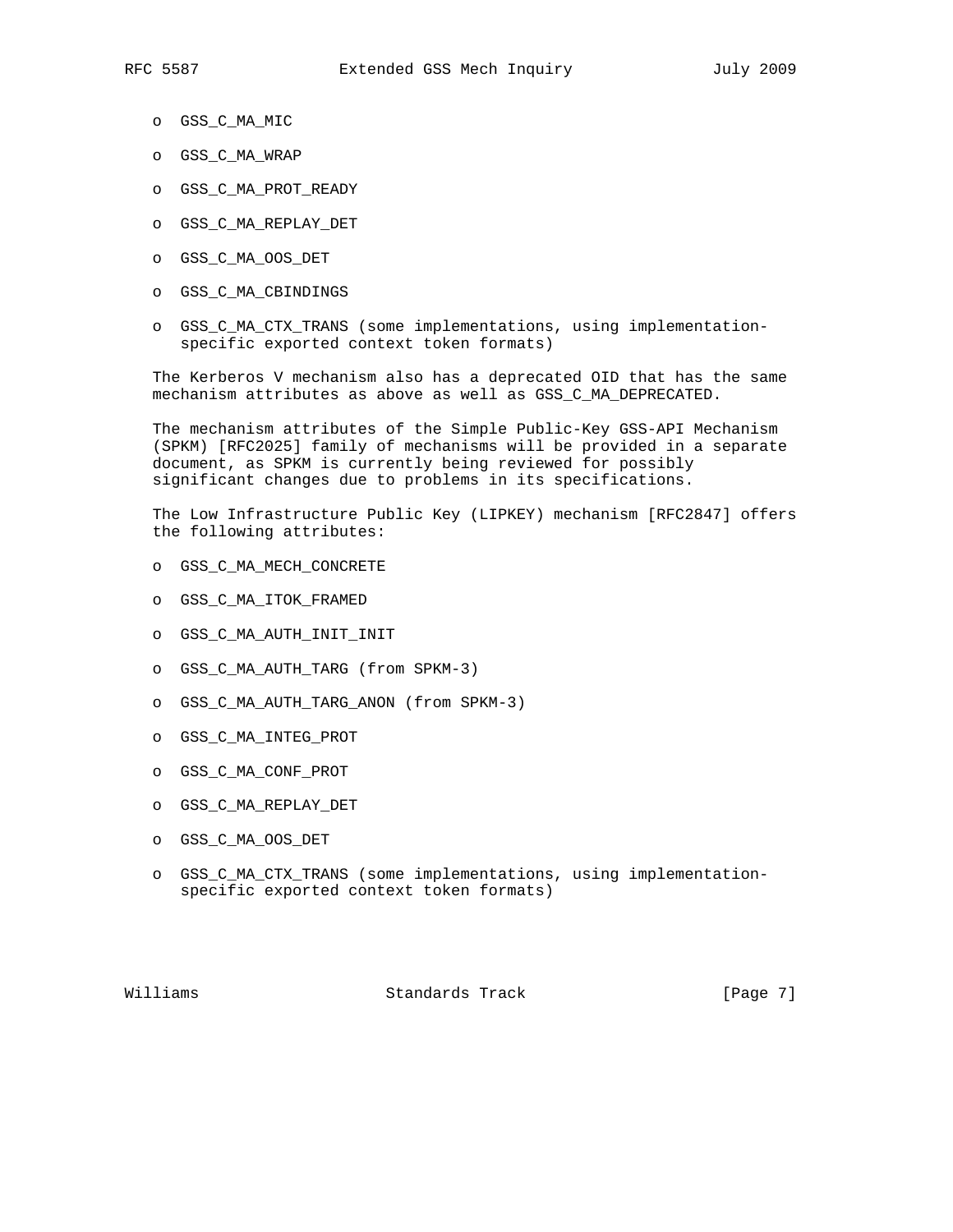(LIPKEY should also provide GSS\_C\_MA\_CBINDINGS, but SPKM-3 requires clarifications on this point.)

The SPNEGO mechanism [RFC4178] provides the following attributes:

## o GSS\_C\_MA\_MECH\_NEGO

o GSS\_C\_MA\_ITOK\_FRAMED

All other mechanisms' attributes will be described elsewhere.

## 3.4. New GSS-API Function Interfaces

 Several new interfaces are given by which, for example, GSS-API applications may determine what features are provided by a given mechanism and what mechanisms provide what features.

These new interfaces are all OPTIONAL.

 Applications should use GSS\_Indicate\_mechs\_by\_attrs() instead of GSS\_Indicate\_mechs() wherever possible.

 Applications can use GSS\_Indicate\_mechs\_by\_attrs() to determine what, if any, mechanisms provide a given set of features.

 GSS\_Indicate\_mechs\_by\_attrs() can also be used to indicate (as in GSS\_Indicate\_mechs()) the set of available mechanisms of each type (concrete, mechanism negotiation pseudo-mechanism, etc.).

#### 3.4.1. Mechanism Attribute Criticality

 Mechanism attributes may be added at any time. Not only may attributes be added to the list of known mechanism attributes at any time, but the set of mechanism attributes supported by a mechanism can be changed at any time.

 For example, new attributes might be added to reflect whether a mechanism's initiator must contact an online infrastructure and/or whether the acceptor must do so. In this example, the Kerberos V mechanism would gain a new attribute even though the mechanism itself is not modified.

 Applications making use of attributes not defined herein would then have no way of knowing whether a GSS-API implementation and its mechanisms know about new mechanism attributes. To address this problem, GSS\_Indicate\_mechs\_by\_attrs() and GSS\_Inquire\_attrs\_for\_mech() support a notion of critical mechanism attributes. Applications can search for mechanisms that understand

Williams Standards Track [Page 8]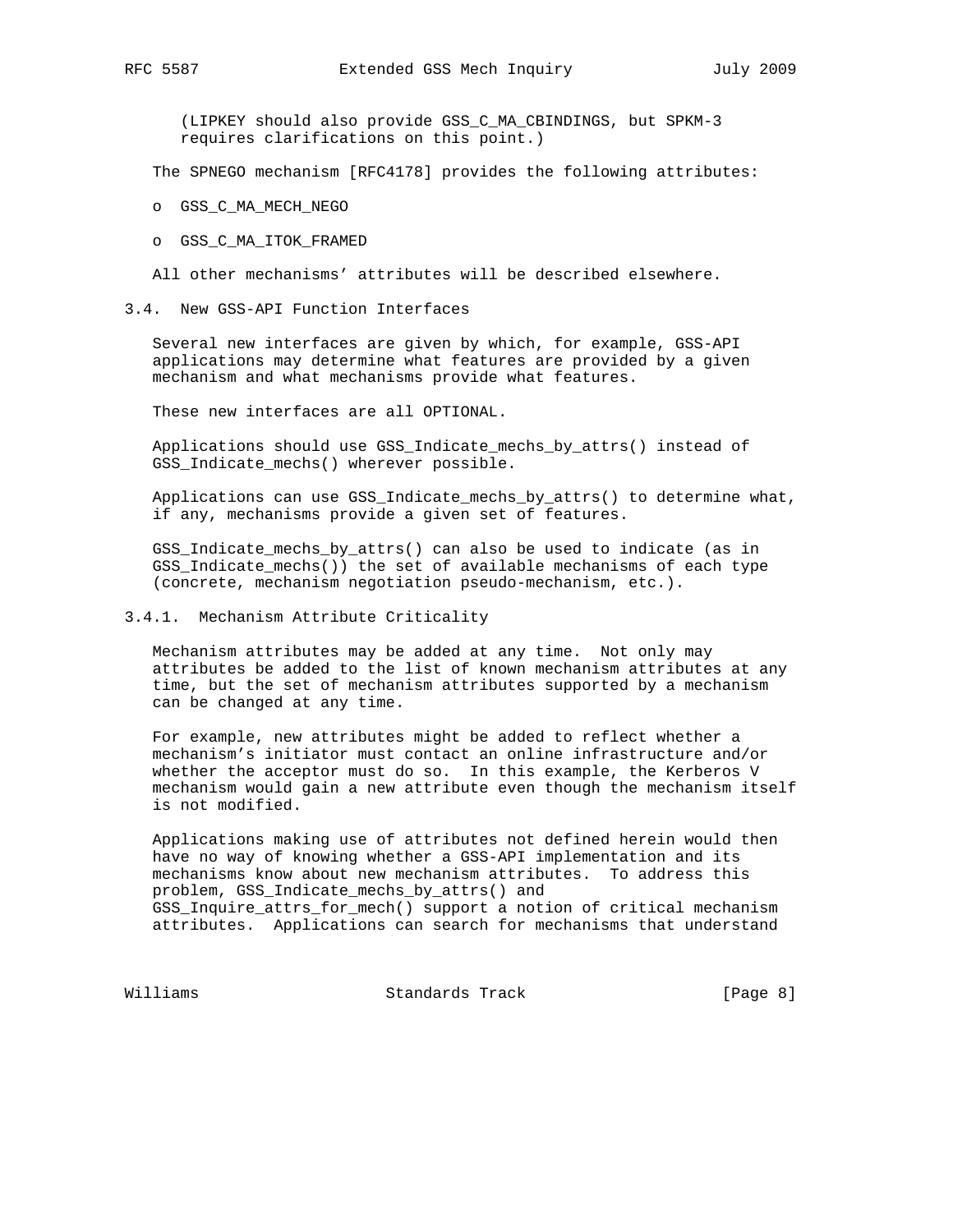mechanism attributes that are critical to the application, and the application may ask what mechanism attributes are understood by a given mechanism.

3.4.2. GSS\_Indicate\_mechs\_by\_attrs()

Inputs:

- o desired\_mech\_attrs SET OF OBJECT IDENTIFIER -- set of GSS\_C\_MA\_\* OIDs that the mechanisms indicated in the mechs output parameter MUST offer.
- o except\_mech\_attrs SET OF OBJECT IDENTIFIER -- set of GSS\_C\_MA\_\* OIDs that the mechanisms indicated in the mechs output parameter MUST NOT offer.
- o critical\_mech\_attrs SET OF OBJECT IDENTIFIER -- set of GSS\_C\_MA\_\* OIDs that the mechanisms indicated in the mechs output parameter MUST understand (i.e., mechs must know whether critical attributes are or are not supported).

Outputs:

- o major\_status INTEGER
- o minor\_status INTEGER
- o mechs SET OF OBJECT IDENTIFIER -- set of mechanisms that support the given desired\_mech\_attrs but not the except\_mech\_attrs, and all of which understand the given critical\_mech\_attrs (the caller must release this output with GSS\_Release\_oid\_set()).

Return major\_status codes:

- o GSS\_S\_COMPLETE indicates success; the output mechs parameter MAY be the empty set (GSS\_C\_NO\_OID\_SET).
- o GSS\_S\_FAILURE indicates that the request failed for some other reason.

 GSS\_Indicate\_mechs\_by\_attrs() returns the set of OIDs corresponding to mechanisms that offer at least the desired\_mech\_attrs but none of the except\_mech\_attrs, and that understand all of the attributes listed in critical\_mech\_attrs.

 When all three sets of OID input parameters are the empty set, this function acts as a version of GSS\_indicate\_mechs() that outputs the set of all supported mechanisms.

Williams **Standards Track** [Page 9]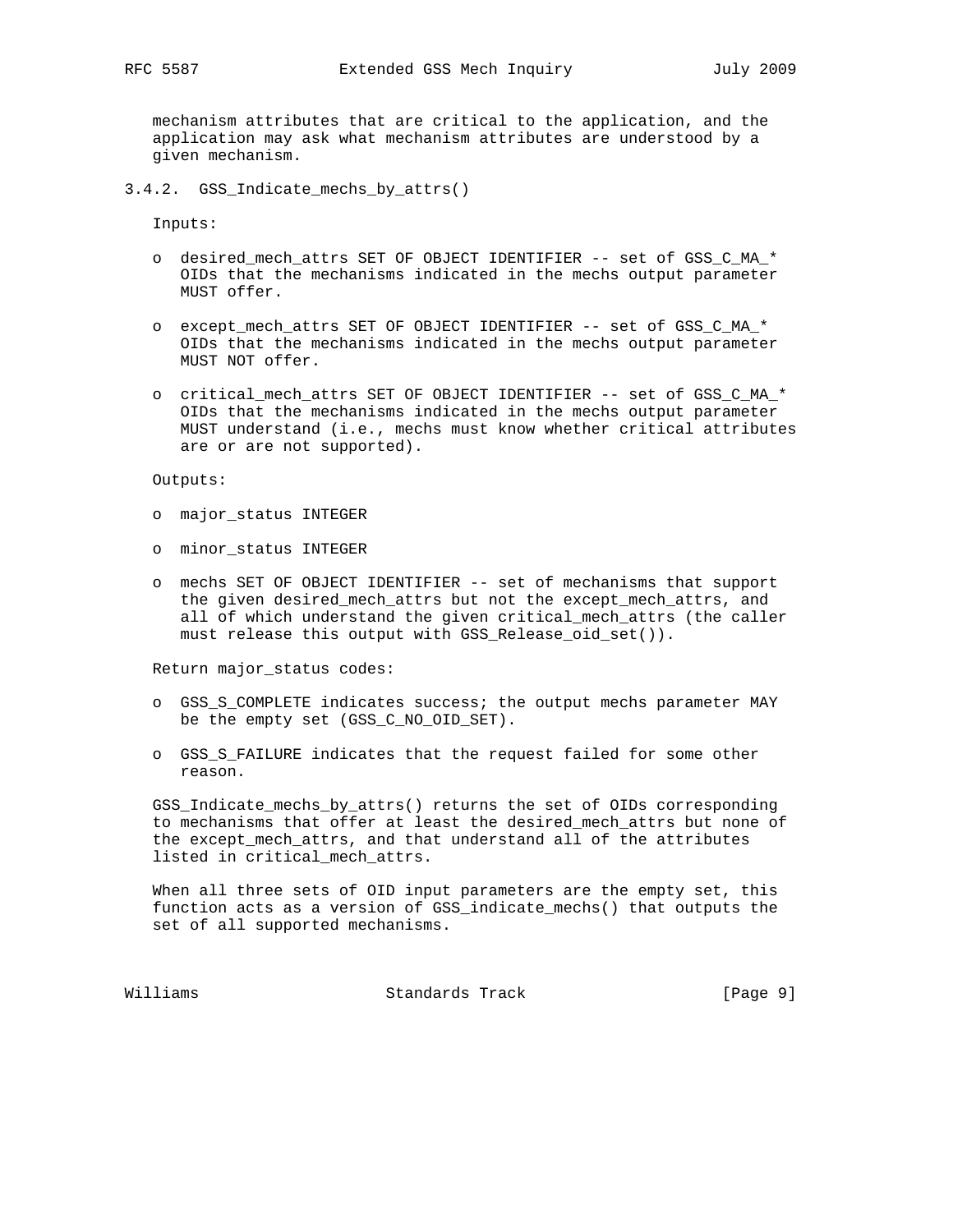- 
- 3.4.3. GSS\_Inquire\_attrs\_for\_mech()

Inputs:

o mech OBJECT IDENTIFIER -- mechanism OID

Outputs:

- o major\_status INTEGER
- o minor\_status INTEGER
- o mech\_attrs SET OF OBJECT IDENTIFIER -- set of mech\_attrs OIDs (GSS\_C\_MA\_\*) supported by the mechanism (the caller must release this output with GSS\_Release\_oid\_set()).
- o known\_mech\_attrs SET OF OBJECT IDENTIFIER -- set of mech\_attrs OIDs known to the mechanism implementation (the caller must release this output with GSS\_Release\_oid\_set()).

Return major\_status codes:

- o GSS\_S\_COMPLETE indicates success; the output mech\_attrs parameter MAY be the empty set (GSS\_C\_NO\_OID\_SET).
- o GSS\_S\_BAD\_MECH indicates that the mechanism named by the mech parameter does not exist or that the mech is GSS\_C\_NO\_OID and no default mechanism could be determined.
- o GSS\_S\_FAILURE indicates that the request failed for some other reason.

 GSS\_Inquire\_attrs\_for\_mech() indicates the set of mechanism attributes supported by a given mechanism.

3.4.4. GSS\_Display\_mech\_attr()

Inputs:

o mech\_attr OBJECT IDENTIFIER -- mechanism attribute OID

Outputs:

- o major\_status INTEGER
- o minor\_status INTEGER

Williams Standards Track [Page 10]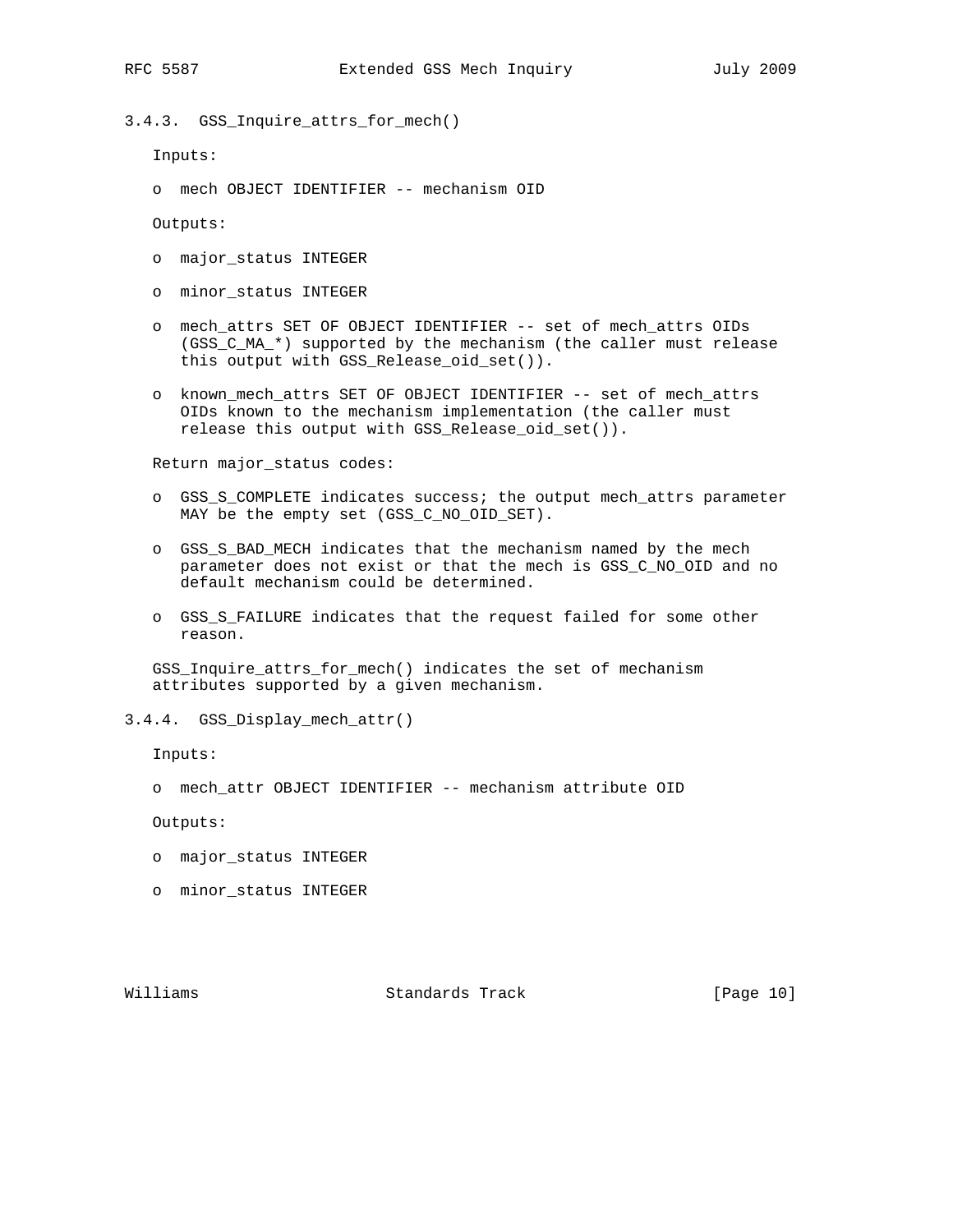- o name OCTET STRING, -- name of mechanism attribute (e.g.,  $GSS_C_MA^*$ .
- o short\_desc OCTET STRING, -- a short description of the mechanism attribute (the caller must release this output with GSS\_Release\_buffer()).
- o long\_desc OCTET STRING -- a longer description of the mechanism attribute (the caller must release this output with GSS Release buffer()).

Return major\_status codes:

- o GSS\_S\_COMPLETE indicates success.
- o GSS\_S\_BAD\_MECH\_ATTR indicates that the mechanism attribute referenced by the mech\_attr parameter is unknown to the implementation.
- o GSS\_S\_FAILURE indicates that the request failed for some other reason.

 This function can be used to obtain human-readable descriptions of GSS-API mechanism attributes.

3.4.5. New Major Status Values

 A single, new, major status code is added for GSS\_Display\_mech\_attr():

o GSS\_S\_BAD\_MECH\_ATTR,

 roughly corresponding to GSS\_S\_BAD\_MECH but applicable to mechanism attribute OIDs rather than to mechanism OIDs.

 For the C-bindings of the GSS-API [RFC2744], GSS\_S\_BAD\_MECH\_ATTR shall have a routine error number of 19 (this is shifted to the left by GSS\_C\_ROUTINE\_ERROR\_OFFSET).

# 3.4.6. C-Bindings

 Note that there is a bug in the C bindings of the GSS-APIv2u1 [RFC2744] in that the C 'const' attribute is applied to types that are pointer typedefs. This is a bug because it declares that the pointer argument is 'const' rather than that the object pointed by it is const. To avoid this error, we hereby define new typedefs, which include const properly:

Williams Standards Track [Page 11]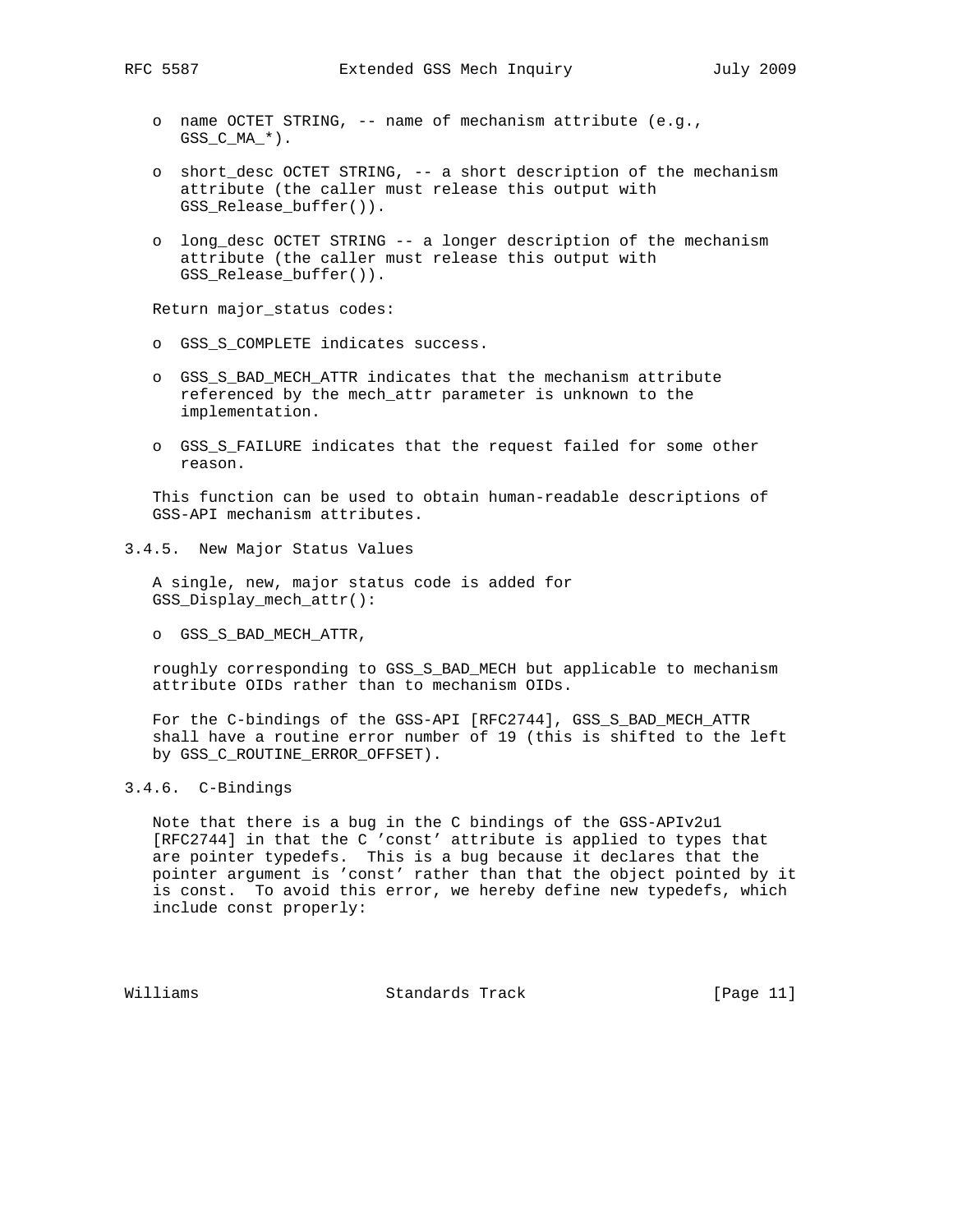typedef const gss\_buffer\_desc \* gss\_const\_buffer\_t; typedef const struct gss\_channel\_bindings\_struct \* gss\_const\_channel\_bindings\_t; typedef const <platform-specific> gss\_const\_ctx\_id\_t; typedef const <platform-specific> gss\_const\_cred\_id\_t; typedef const <platform-specific> gss\_const\_name\_t; typedef const gss\_OID\_desc \* gss\_const\_OID; typedef const gss\_OID\_set\_desc \* gss\_const\_OID\_set;

Figure 1: const typedefs

 Note that only gss\_const\_OID and gss\_const\_OID\_set are used below. We include the other const typedefs for convenience since the C bindings of the GSS-API do use const with pointer typedefs when it should often instead use the above typedefs instead.

#define GSS\_S\_BAD\_MECH\_ATTR (19ul << GSS\_C\_ROUTINE\_ERROR\_OFFSET)

 OM\_uint32 gss\_indicate\_mechs\_by\_attrs( OM\_uint32 \*minor\_status, gss\_const\_OID\_set desired\_mech\_attrs, gss\_const\_OID\_set except\_mech\_attrs, gss\_const\_OID\_set critical\_mech\_attrs, gss\_OID\_set \*mechs);

|               | OM uint32 gss inquire attrs for mech( |
|---------------|---------------------------------------|
| OM uint32     | *minor status,                        |
| gss const OID | mech,                                 |
| gss_OID_set   | *mech attrs,                          |
| gss OID set   | *known mech attrs);                   |

| OM_uint32 gss_display_mech_attr( |  |  |  |
|----------------------------------|--|--|--|
| *minor_status,                   |  |  |  |
| mech attr,                       |  |  |  |
| name,                            |  |  |  |
| short desc,                      |  |  |  |
| $long\_desc$ ;                   |  |  |  |
|                                  |  |  |  |

Figure 2: C bindings

 Note that output buffers must be released via gss\_release\_buffer(). Output OID sets must be released via gss\_release\_oid\_set().

 Please see Appendix A for a full set of typedef fragments defined in this document and the necessary code license.

Williams Standards Track [Page 12]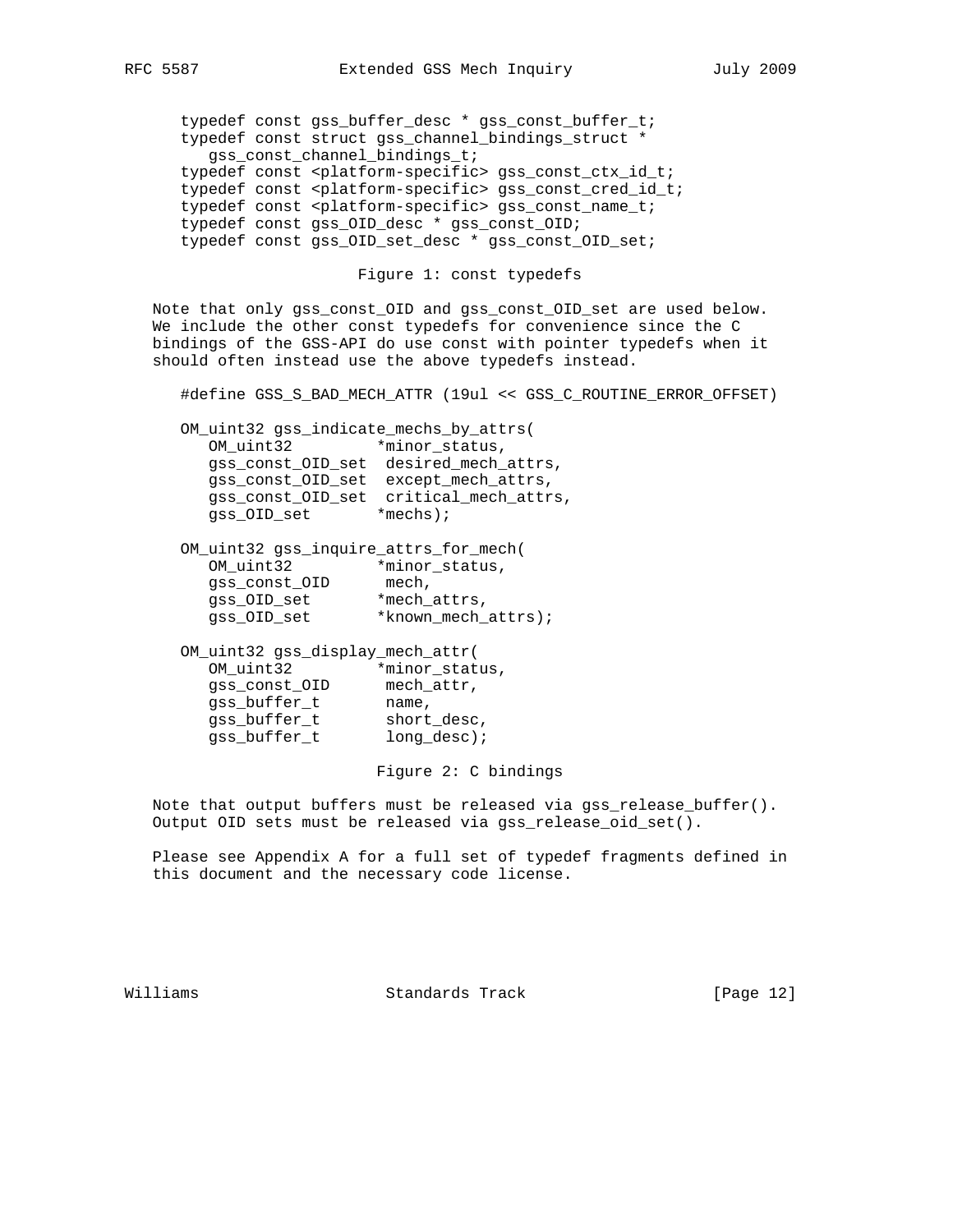4. Requirements for Mechanism Designers

All future GSS-API mechanism specifications MUST:

- o list the set of GSS-API mechanism attributes associated with them.
- 5. IANA Considerations

 The namespace of programming-language symbols with names beginning with GSS\_C\_MA\_\* is reserved for allocation by IETF Consensus. IANA allocated a base OID, as an arc of 1.3.6.1.5.5, for the set of GSS\_C\_MA\_\* described herein, and registered all of the GSS\_C\_MA\_\* values described in Section 3.2.

6. Security Considerations

 This document specifies extensions to a security-related API. It imposes new requirements on future GSS-API mechanisms, and the specifications of future protocols that use the GSS-API should make reference to this document where applicable. The ability to inquire about specific properties of mechanisms should improve security.

 The semantics of each mechanism attribute may include a security component.

 Application developers must understand that mechanism attributes may be added at any time -- both to the set of known mechanism attributes as well as to existing mechanisms' sets of supported mechanism attributes. Therefore, application developers using the APIs described herein must understand what mechanism attributes their applications depend critically on, and must use the mechanism attribute criticality features of these APIs.

- 7. References
- 7.1. Normative References
	- [RFC2119] Bradner, S., "Key words for use in RFCs to Indicate Requirement Levels", BCP 14, RFC 2119, March 1997.
	- [RFC2743] Linn, J., "Generic Security Service Application Program Interface Version 2, Update 1", RFC 2743, January 2000.
	- [RFC2744] Wray, J., "Generic Security Service API Version 2 : C-bindings", RFC 2744, January 2000.

Williams Standards Track [Page 13]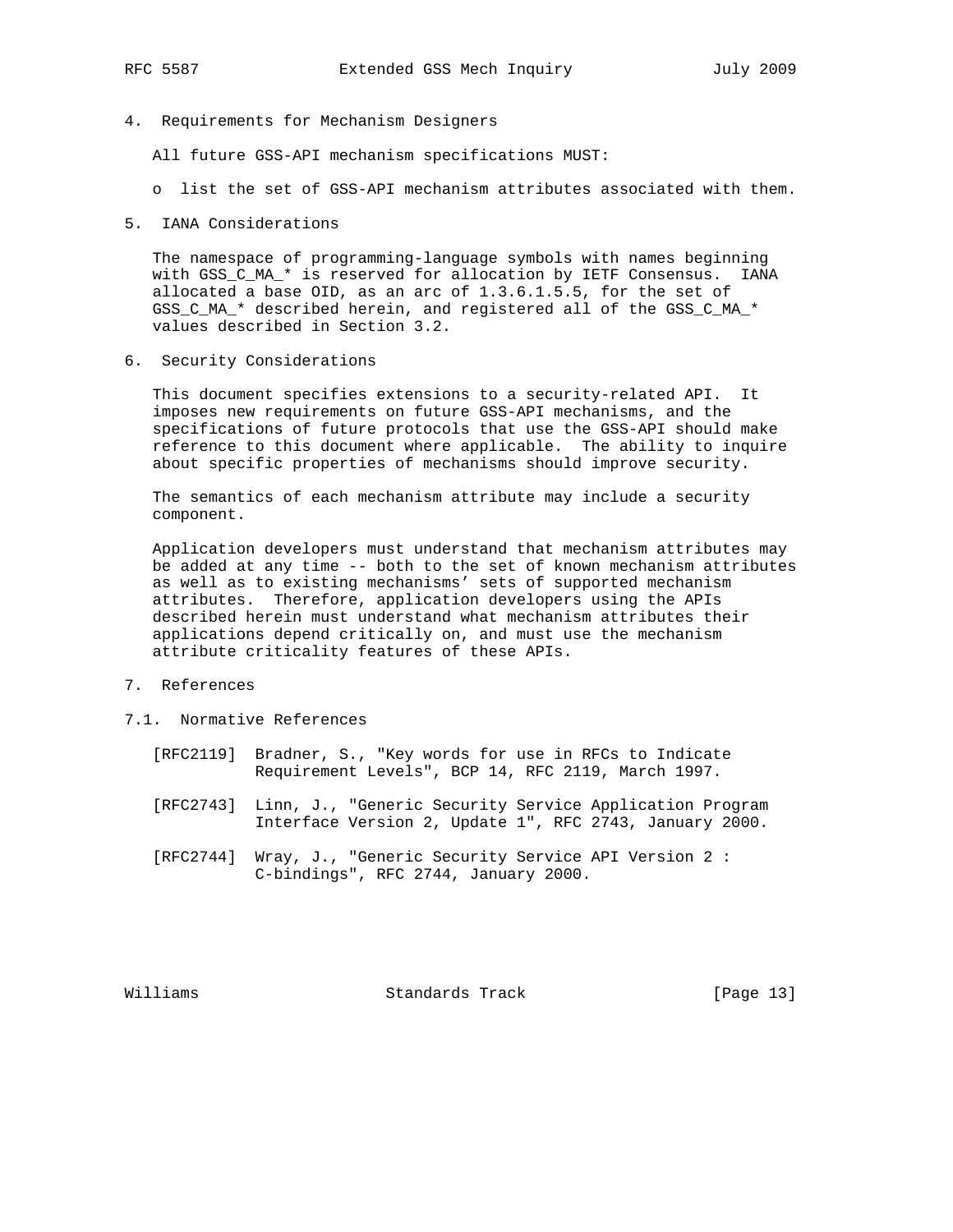- 7.2. Informative References
- [RFC1964] Linn, J., "The Kerberos Version 5 GSS-API Mechanism", RFC 1964, June 1996.
	- [RFC2025] Adams, C., "The Simple Public-Key GSS-API Mechanism (SPKM)", RFC 2025, October 1996.
	- [RFC2847] Eisler, M., "LIPKEY A Low Infrastructure Public Key Mechanism Using SPKM", RFC 2847, June 2000.
	- [RFC4178] Zhu, L., Leach, P., Jaganathan, K., and W. Ingersoll, "The Simple and Protected Generic Security Service Application Program Interface (GSS-API) Negotiation Mechanism", RFC 4178, October 2005.
	- [RFC4251] Ylonen, T. and C. Lonvick, "The Secure Shell (SSH) Protocol Architecture", RFC 4251, January 2006.
	- [RFC4462] Hutzelman, J., Salowey, J., Galbraith, J., and V. Welch, "Generic Security Service Application Program Interface (GSS-API) Authentication and Key Exchange for the Secure Shell (SSH) Protocol", RFC 4462, May 2006.

Williams Standards Track [Page 14]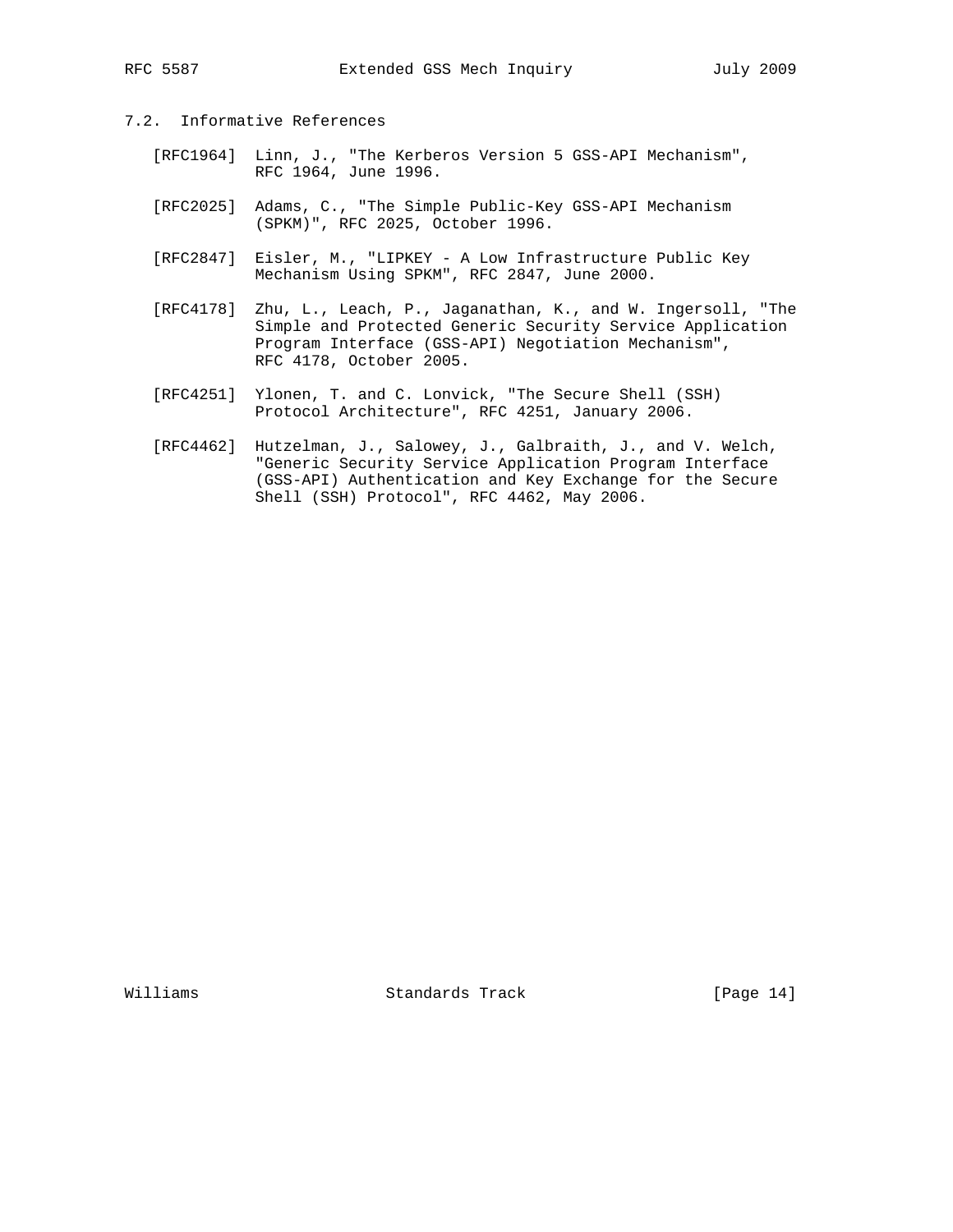Appendix A. Typedefs and C Bindings

 This appendix contains the full set of code fragments defined in this document.

 Copyright (c) 2009 IETF Trust and the persons identified as authors of the code. All rights reserved.

 Redistribution and use in source and binary forms, with or without modification, are permitted provided that the following conditions are met:

- Redistributions of source code must retain the above copyright notice, this list of conditions and the following disclaimer.
- Redistributions in binary form must reproduce the above copyright notice, this list of conditions and the following disclaimer in the documentation and/or other materials provided with the distribution.
- Neither the name of Internet Society, IETF or IETF Trust, nor the names of specific contributors, may be used to endorse or promote products derived from this software without specific prior written permission.

 THIS SOFTWARE IS PROVIDED BY THE COPYRIGHT HOLDERS AND CONTRIBUTORS LIMITED TO, THE IMPLIED WARRANTIES OF MERCHANTABILITY AND FITNESS FOR A PARTICULAR PURPOSE ARE DISCLAIMED. IN NO EVENT SHALL THE COPYRIGHT OWNER OR CONTRIBUTORS BE LIABLE FOR ANY DIRECT, INDIRECT, INCIDENTAL, SPECIAL, EXEMPLARY, OR CONSEQUENTIAL DAMAGES (INCLUDING, BUT NOT LIMITED TO, PROCUREMENT OF SUBSTITUTE GOODS OR SERVICES; LOSS OF USE, DATA, OR PROFITS; OR BUSINESS INTERRUPTION) HOWEVER CAUSED AND ON ANY THEORY OF LIABILITY, WHETHER IN CONTRACT, STRICT LIABILITY, OR TORT (INCLUDING NEGLIGENCE OR OTHERWISE) ARISING IN ANY WAY OUT OF THE USE OF THIS SOFTWARE, EVEN IF ADVISED OF THE POSSIBILITY OF SUCH DAMAGE.

 typedef const gss\_buffer\_desc \* gss\_const\_buffer\_t; typedef const struct gss\_channel\_bindings\_struct \* gss\_const\_channel\_bindings\_t; typedef const <platform-specific> gss\_const\_ctx\_id\_t; typedef const <platform-specific> gss\_const\_cred\_id\_t; typedef const <platform-specific> gss\_const\_name\_t; typedef const gss\_OID\_desc \* gss\_const\_OID; typedef const gss\_OID\_set\_desc \* gss\_const\_OID\_set;

Williams Standards Track [Page 15]